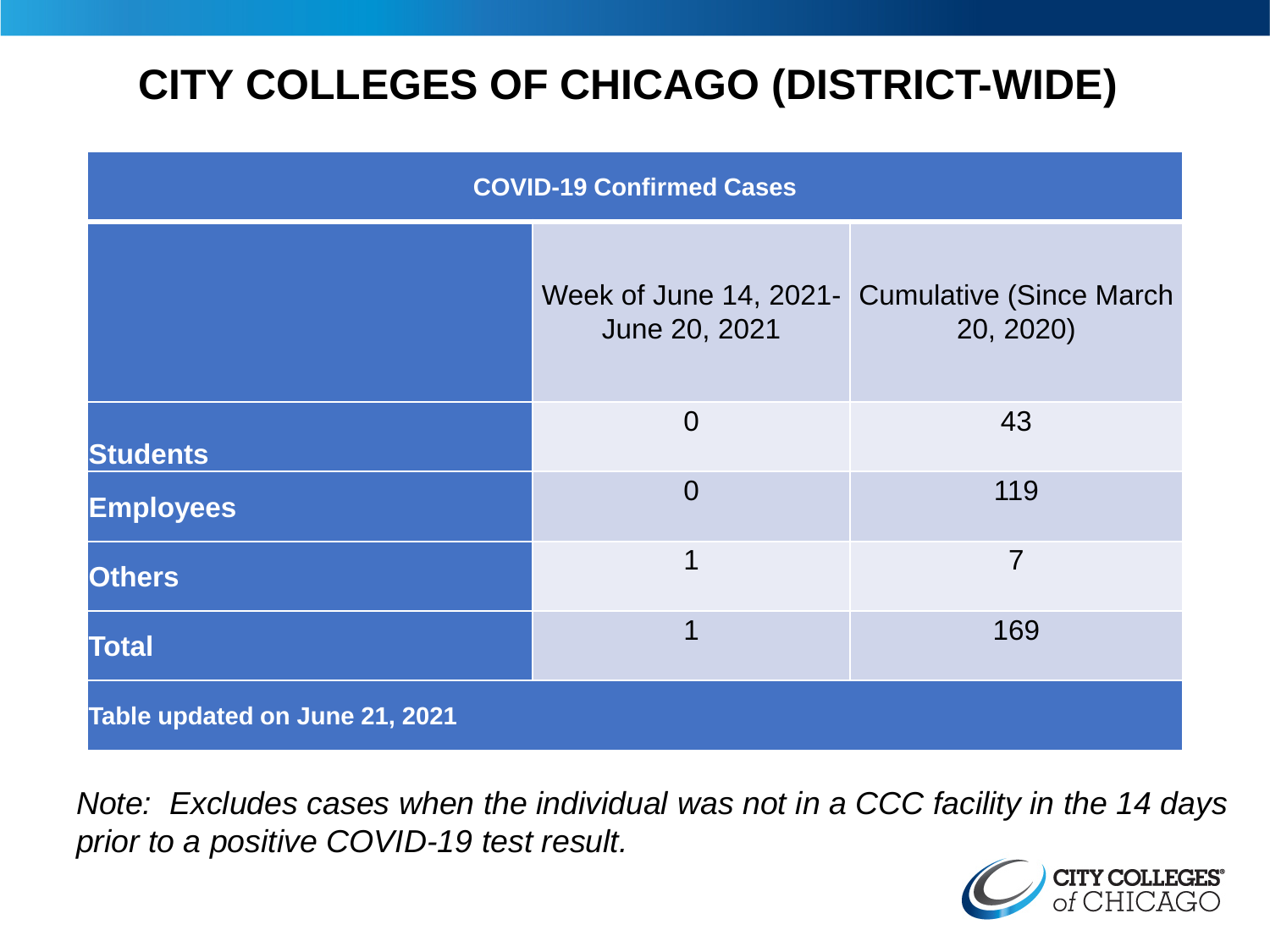### **DALEY COLLEGE**

| <b>COVID-19 Confirmed Cases</b> |                |                                                             |
|---------------------------------|----------------|-------------------------------------------------------------|
|                                 | June 20, 2021  | Week of June 14, 2021- Cumulative (Since March<br>20, 2020) |
| <b>Students</b>                 | $\overline{0}$ | $\overline{0}$                                              |
| <b>Employees</b>                | $\overline{0}$ | 16                                                          |
| <b>Others</b>                   | 1              | 1                                                           |
| <b>Total</b>                    | 1              | 17                                                          |
| Table updated on June 21, 2021  |                |                                                             |

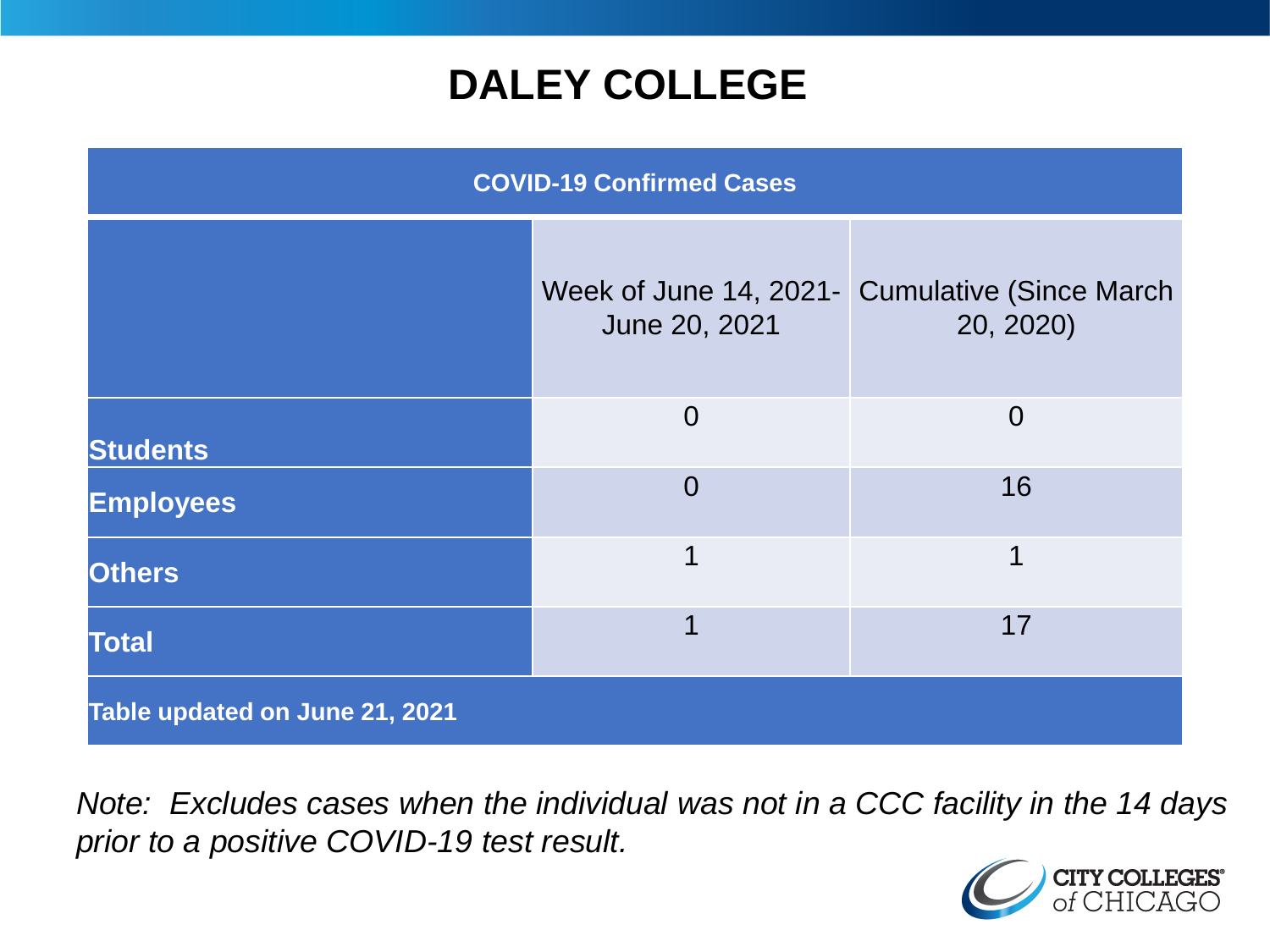### **HAROLD WASHINGTON COLLEGE**

| <b>COVID-19 Confirmed Cases</b> |                                         |                                              |
|---------------------------------|-----------------------------------------|----------------------------------------------|
|                                 | Week of June 14, 2021-<br>June 20, 2021 | <b>Cumulative (Since March)</b><br>20, 2020) |
| <b>Students</b>                 | $\overline{0}$                          | 8                                            |
| <b>Employees</b>                | $\Omega$                                | 11                                           |
| <b>Others</b>                   | $\overline{0}$                          | $\overline{2}$                               |
| <b>Total</b>                    | $\Omega$                                | 21                                           |
| Table updated on June 21, 2021  |                                         |                                              |

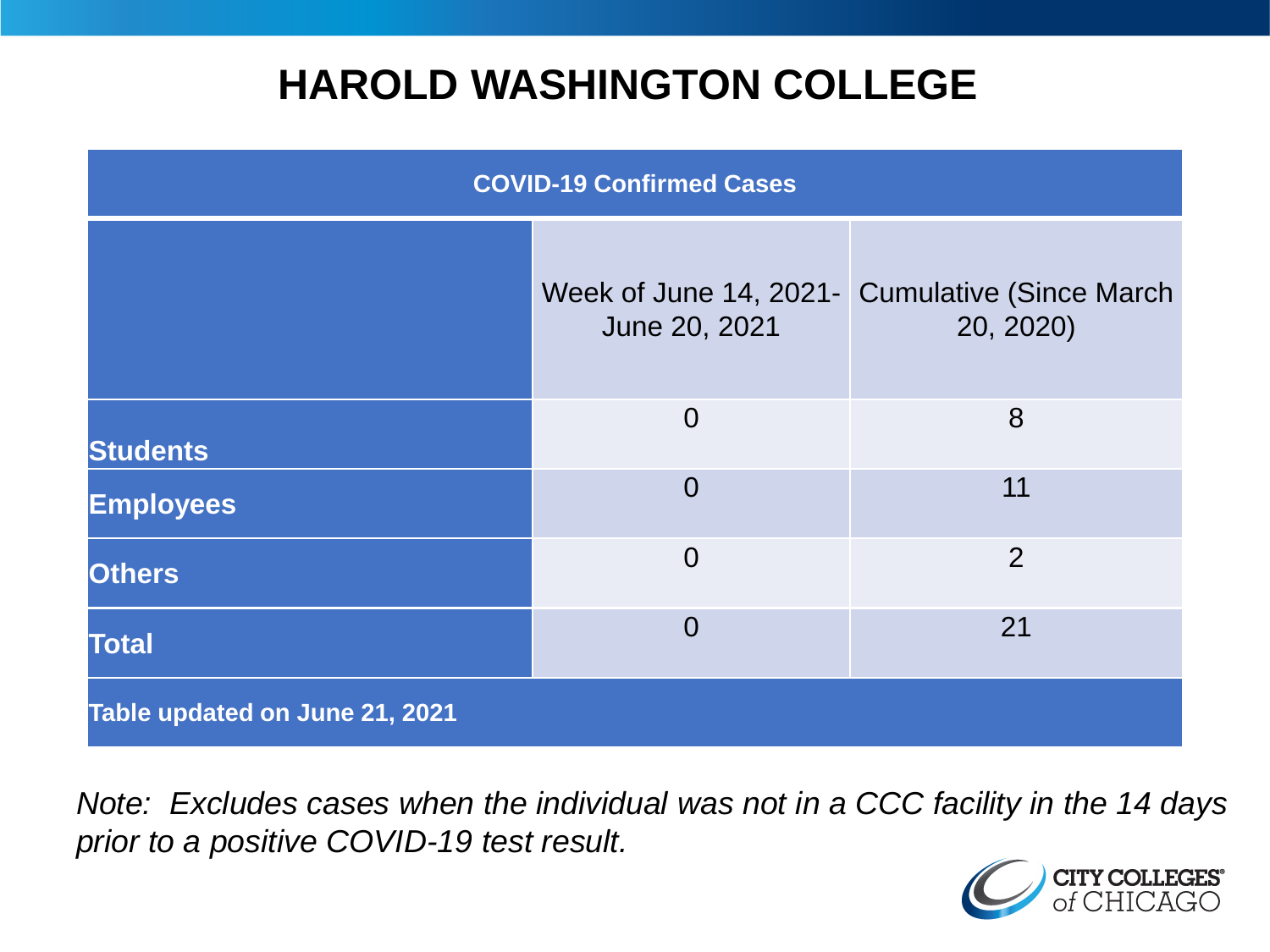## **KENNEDY-KING COLLEGE**

| <b>COVID-19 Confirmed Cases</b> |                |                                                             |
|---------------------------------|----------------|-------------------------------------------------------------|
|                                 | June 20, 2021  | Week of June 14, 2021- Cumulative (Since March<br>20, 2020) |
| <b>Students</b>                 | $\overline{0}$ | 7                                                           |
| <b>Employees</b>                | $\overline{0}$ | 17                                                          |
| <b>Others</b>                   | $\overline{0}$ | 1                                                           |
| <b>Total</b>                    | $\overline{0}$ | 25                                                          |
| Table updated on June 21, 2021  |                |                                                             |

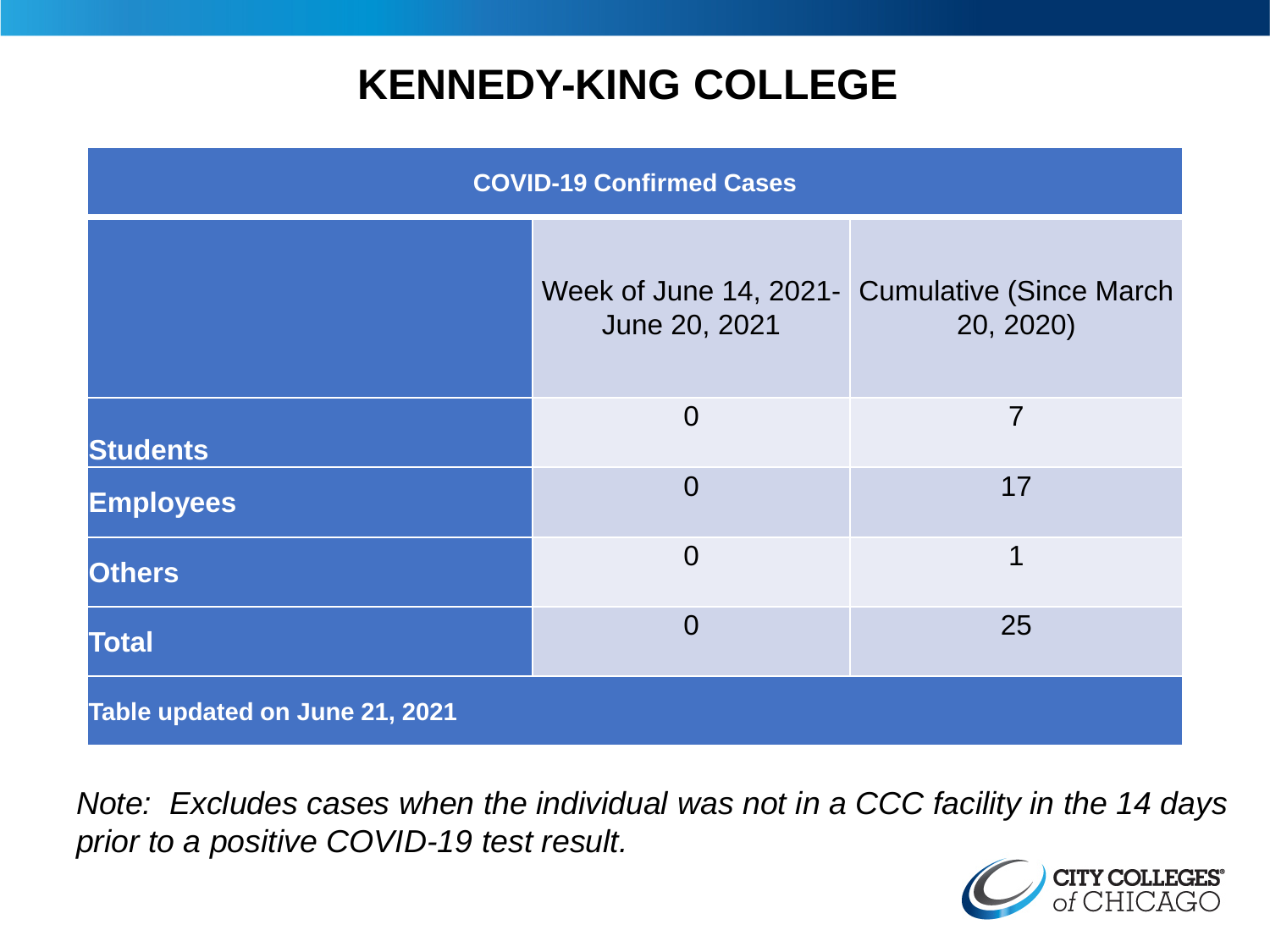## **MALCOLM X COLLEGE**

| <b>COVID-19 Confirmed Cases</b> |                |                                                             |
|---------------------------------|----------------|-------------------------------------------------------------|
|                                 | June 20, 2021  | Week of June 14, 2021- Cumulative (Since March<br>20, 2020) |
| <b>Students</b>                 | $\overline{0}$ | 20                                                          |
| <b>Employees</b>                | $\overline{0}$ | 24                                                          |
| <b>Others</b>                   | $\overline{0}$ | 1                                                           |
| <b>Total</b>                    | $\overline{0}$ | 45                                                          |
| Table updated on June 21, 2021  |                |                                                             |

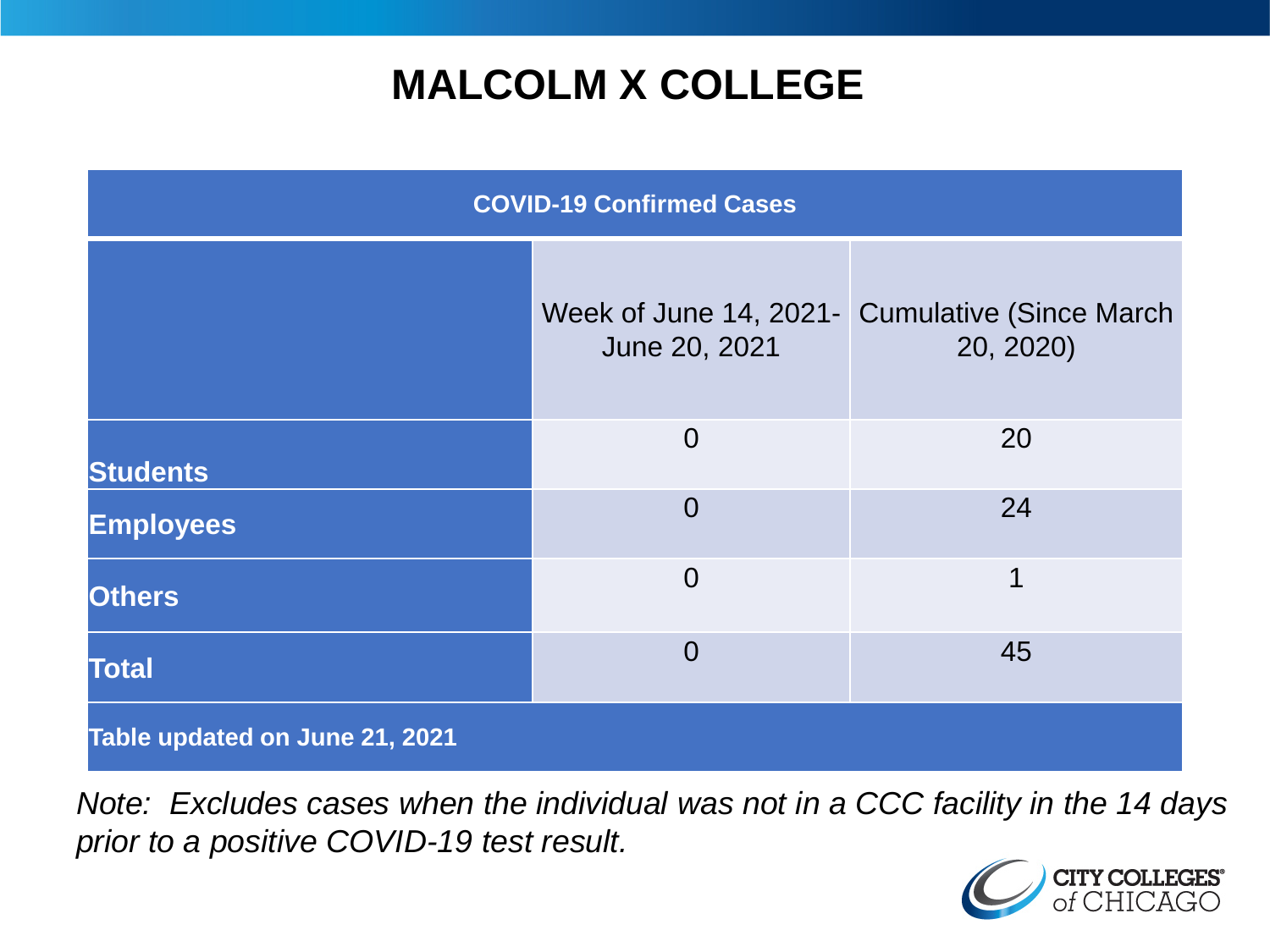# **OLIVE-HARVEY COLLEGE**

| <b>COVID-19 Confirmed Cases</b> |                                         |                                              |
|---------------------------------|-----------------------------------------|----------------------------------------------|
|                                 | Week of June 14, 2021-<br>June 20, 2021 | <b>Cumulative (Since March)</b><br>20, 2020) |
| <b>Students</b>                 | $\overline{0}$                          | 2                                            |
| <b>Employees</b>                | $\Omega$                                | 20                                           |
| <b>Others</b>                   | $\overline{0}$                          | $\overline{0}$                               |
| <b>Total</b>                    | $\Omega$                                | 22                                           |
| Table updated on June 21, 2021  |                                         |                                              |

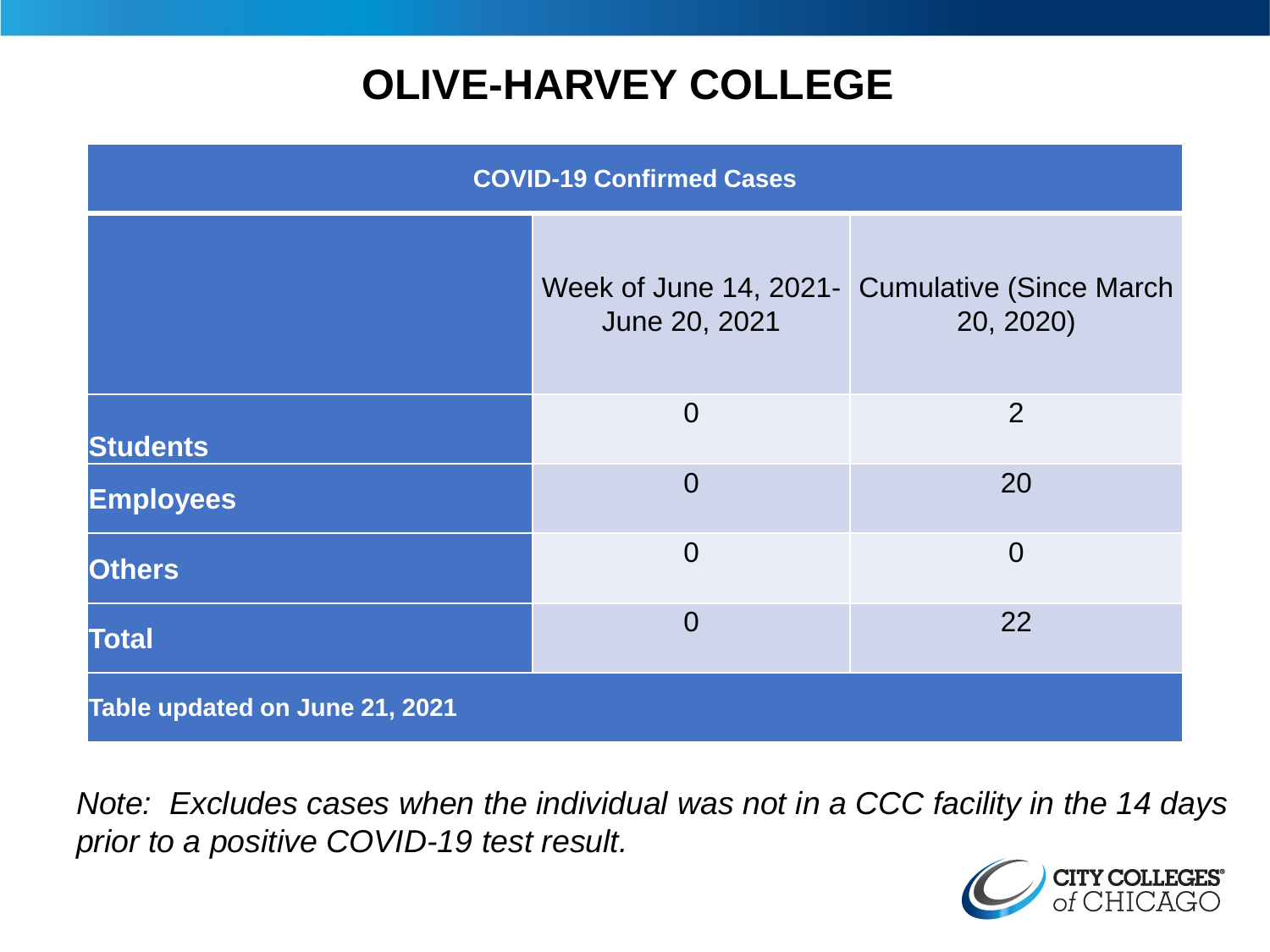### **TRUMAN COLLEGE**

| <b>COVID-19 Confirmed Cases</b> |                |                                                             |
|---------------------------------|----------------|-------------------------------------------------------------|
|                                 | June 20, 2021  | Week of June 14, 2021- Cumulative (Since March<br>20, 2020) |
| <b>Students</b>                 | $\overline{0}$ | 5                                                           |
| <b>Employees</b>                | $\overline{0}$ | 18                                                          |
| <b>Others</b>                   | $\overline{0}$ | $\overline{0}$                                              |
| <b>Total</b>                    | $\overline{0}$ | 23                                                          |
| Table updated on June 21, 2021  |                |                                                             |

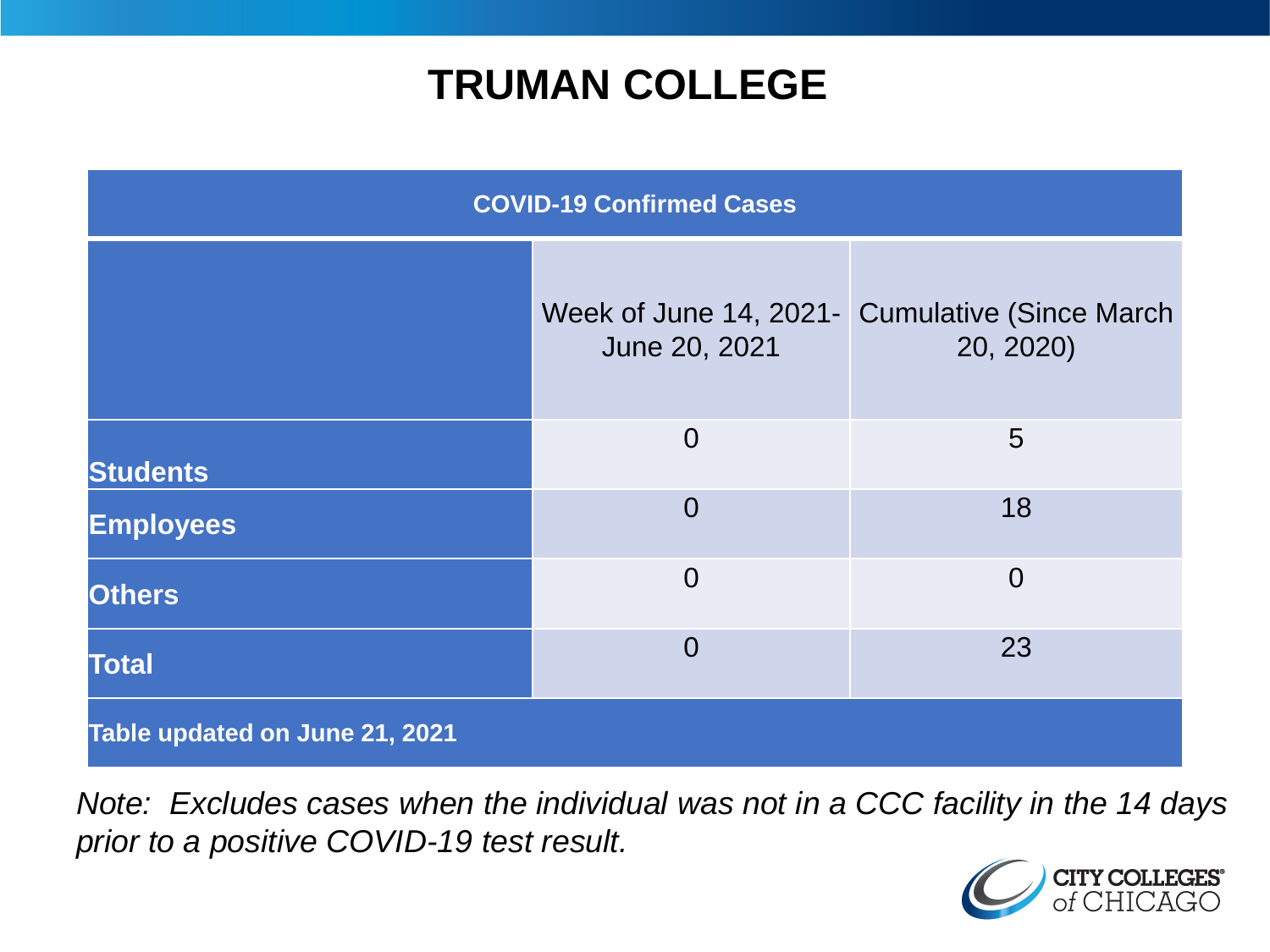### **WRIGHT COLLEGE**

| <b>COVID-19 Confirmed Cases</b> |                |                                                             |
|---------------------------------|----------------|-------------------------------------------------------------|
|                                 | June 20, 2021  | Week of June 14, 2021- Cumulative (Since March<br>20, 2020) |
| <b>Students</b>                 | $\overline{0}$ | 1                                                           |
| <b>Employees</b>                | $\overline{0}$ | 13                                                          |
| <b>Others</b>                   | $\overline{0}$ | $\overline{0}$                                              |
| <b>Total</b>                    | $\overline{0}$ | 14                                                          |
| Table updated on June 21, 2021  |                |                                                             |